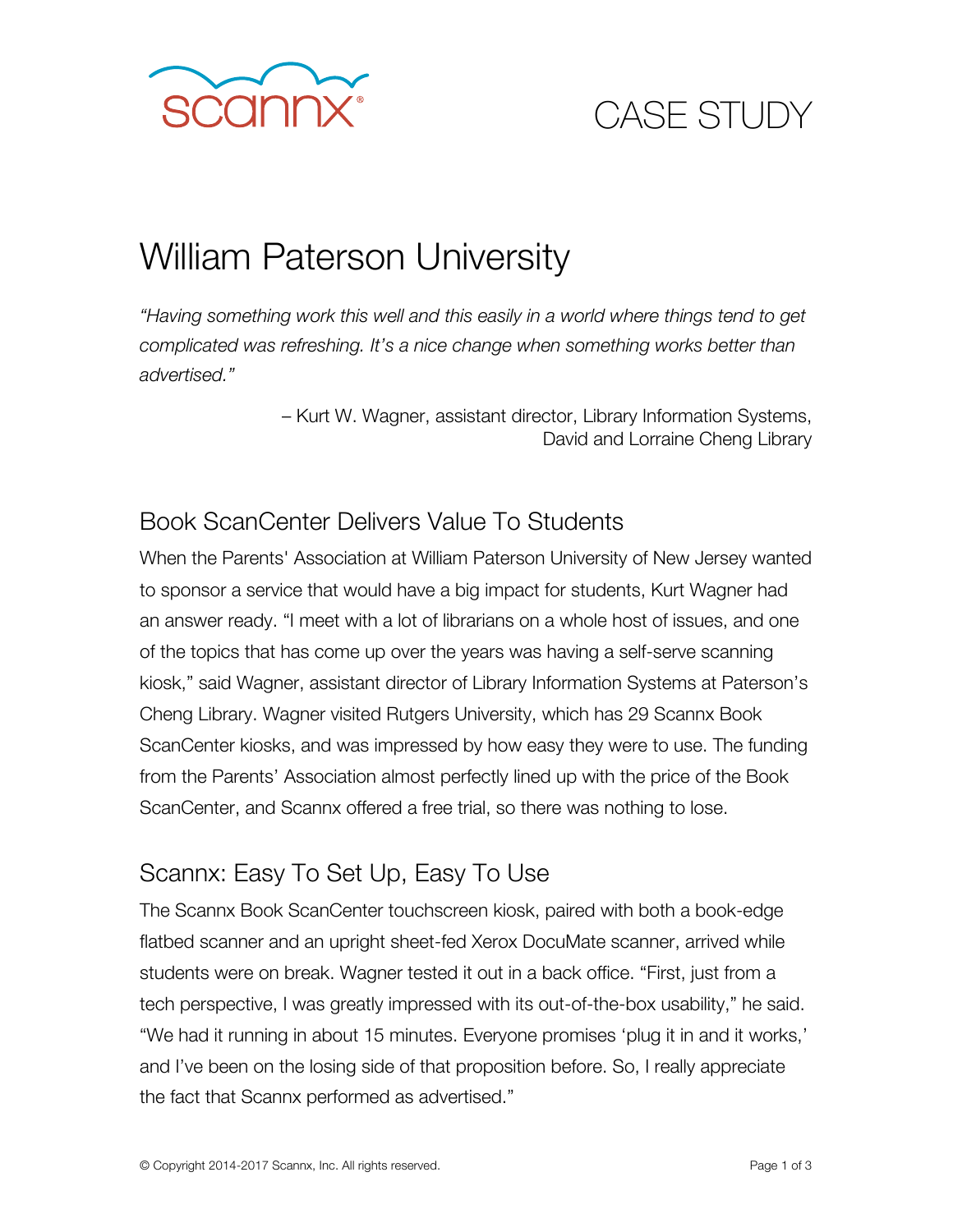

## CASE STUDY

A week later, as students returned for the winter session, Wagner moved the Book ScanCenter near the circulation desk and library reserves. Using Scannalytics, the system's usage analytics service, he tracked how students were using it.

"At first, usage was slow and steady," he said. "January is a slow time for us. Then, when the spring semester started, usage really began to ramp up. It started at around 10-20 scans per day, and now seems to average 60-70, but some days are double that. Last week, we had a day with 190 scans, and that was 176 users for one or two pages apiece."

While he was pleased at how much the system was being used, he was even more satisfied by how few questions students had. "The best and most important part of it has been ease of use," he said. "The people who designed the user interface did it right. The users don't have to get coached. They don't need a staff member to intervene or help them. The vast majority just walk up and start using it with no problem. I didn't expect that it would really be that easy. I've been using scanners for 20 years or longer, and by far this has the best user interface and ease-of-use I've seen. Boom, and you're done."

With so few problems, Wagner had to make a point of asking users for their feedback. "We could see they were using it," he said. "But we needed was to understand how they liked it. So, we would approach and ask." Responses were overwhelmingly positive, with students saying they preferred the Book ScanCenter to the library's copy machines. "We have two Xerox machines where one of modes of operation is to scan to USB, but students found it clunky and not the easiest to understand," said Wagner. "By contrast, using the Scannx system was night and day."

Most praised the easy-to-use touchscreen of the Book ScanCenter that guides users step-by-step. "They said, 'Finally, something is easier instead of harder,'" said Wagner. "As engulfed as we are with new technologies and new things to learn, it's